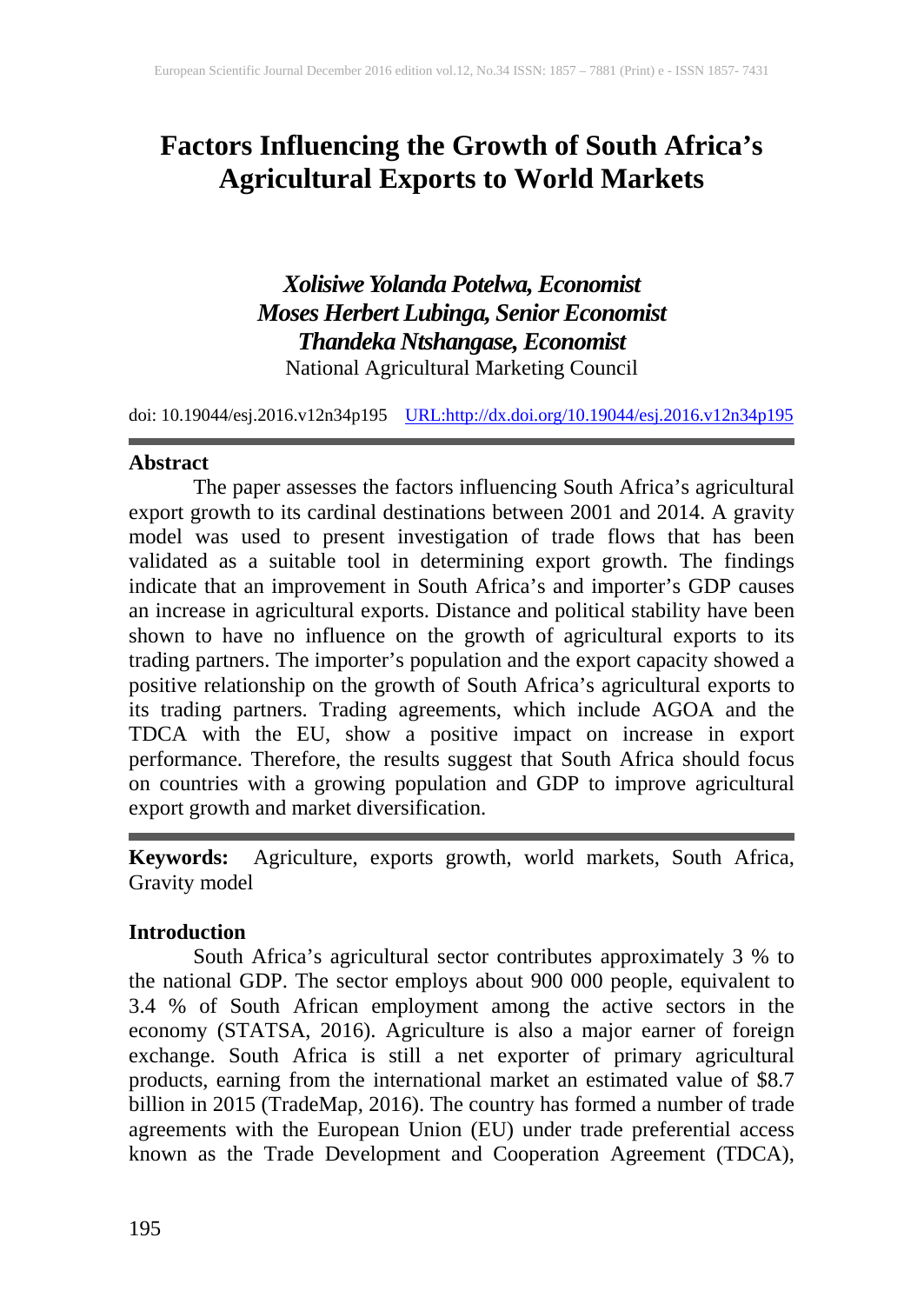South African Development Cooperation (SADC) and African Growth Opportunity Act (AGOA). Flatters and Stern (2007) noted that since the inception of liberalised trade for South Africa and the involvement of the country in trade agreements, South Africa's agricultural export competitiveness in international markets has increased.

South Africa has since increased its trade beyond the EU, recently focusing on the African and Asian markets. The country's trade grew from \$2.4 billion in 2001 to over \$8.7 billion in 2015, which is equivalent to an annual average rate of 13 %. It has been notable that fruits are an important contributor towards South Africa's growing exports to world markets, accounting for a share of 33.39 % in 2015. Agricultural exports of beverages, spirits and vinegar, cereals and miscellaneous edible preparations to world markets have recently declined, from \$1.1 billion in 2011 to \$392 million in 2015. Market destinations have remained the same as they were in the 2000s, with the EU market losing its market share to African countries (TradeMap, 2015).

Various studies have been conducted on the factors that influence agricultural export growth to global markets. These factors include growing world population, economic growth, trade relationships among countries, exchange rates as well as improvements in technology and transport systems (Hatab, Romstad, Huo, 2010; Alleyne & Lorde, 2014; and Eita, n.d.). Fosu and Mold (2007) supported that economic growth plays an important role in the increase of trade flows among nations. The gravity model has been widely used as an analytical tool to assess the determinants of export growth in the world.

Hatab *et.al* (2010) argued that gravity model has been verified to be important tools in examining the bilateral trade flows and has been extensively used in the empirical literature in explaining bilateral trade and export determinants. The gravity model was inspired by Newton's physical law of gravity to explain economic interactions between nations. Eita, (n.d) futher supported that the gravity model states that there is an attraction between two countries' masses, inversely proportional to the distance between them, and enforced by trade agreements they belong to. The masses include GDP and population, and the distance between the countries creates transport costs. Authors such as Alleyne and Lorde (2014), Hatab et al. (2010), Idsardi (2010), and Eita (n.d.) have used the gravity model in bilateral trade and export determinants. Their empirical results indicated that explanatory variables such as GDP, GDP per capita and population have a positive effect on exports, although distance has a negative impact on the growth of exports. In most cases the exchange rate has shown to be insignificant with regard to export growth (Alleyne & Lorde, 2014, Hatab et al., 2010, Idsardi 2010, and Eita, n.d.).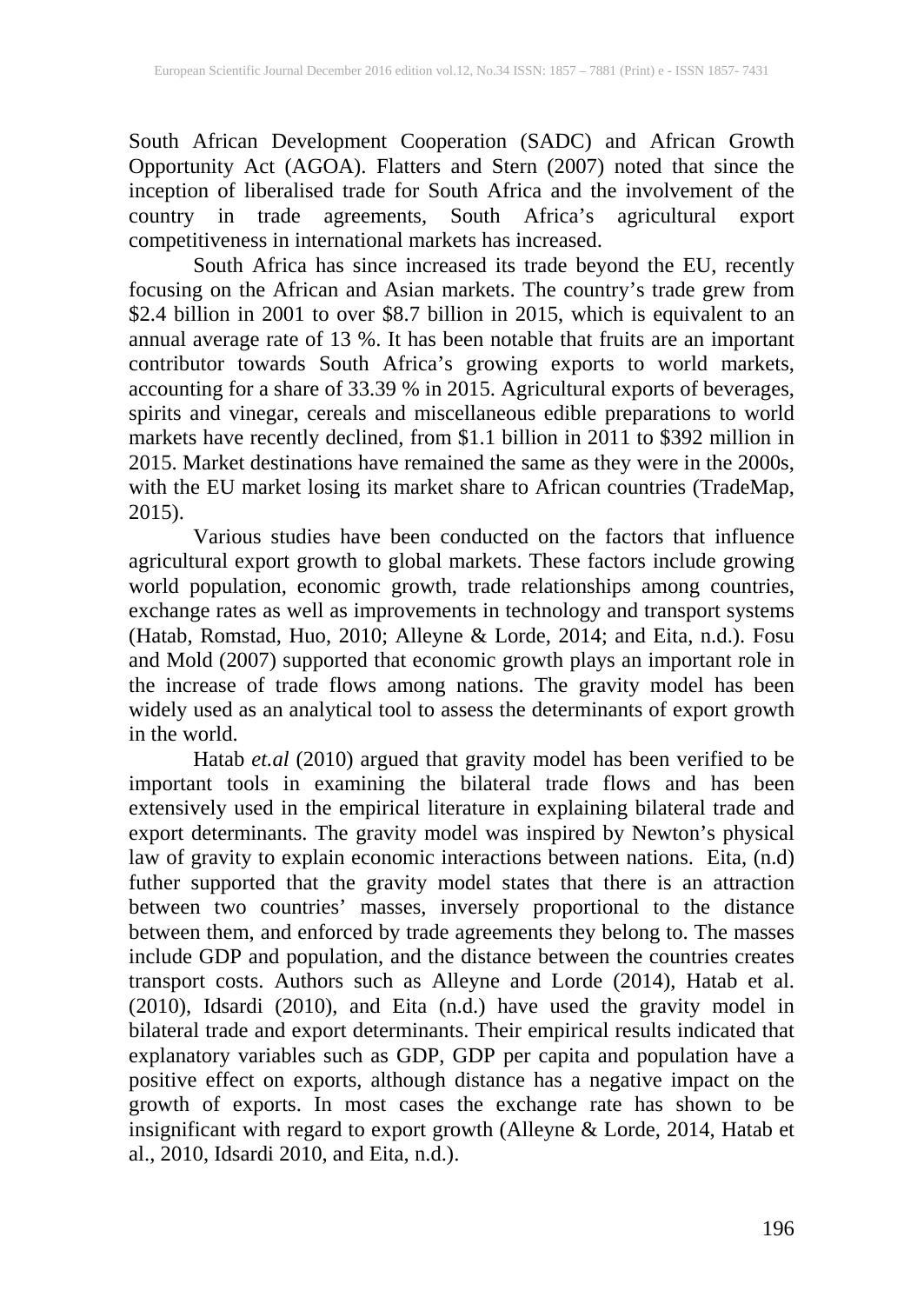Against this background, this paper seeks to review the factors that influence the growth of South Africa's agricultural trade performance between 2001 and 2014, with a special focus on agricultural exports. The rest of the paper is structured as follows: section 2 reviews South Africa's agricultural exports performance between 2001 and 2015. Section 3 presents the methodology estimation and section 4 present results of the empirical analysis. Section 5 summarises the paper and addresses important policy recommendations in South Africa in regard to factors that influence agricultural exports to the world.

### **South African export performance review**

In this section, we briefly indicate the performance of South African exports over the period 2001–2015. **Figure 1** shows that the country's total exports and agricultural exports have been increasing over the years, although they have been characterised by fluctuations over time. South African exports, especially agricultural exports, experienced a strong growth of 70 % in the early 2000s (i.e. between 2001 and 2003) and then dropped by 6 % in 2006. The growth of exports to the global market was mainly influenced by the weaker exchange rate and the deregulation of the agricultural industry. The second significant period was experienced between 2007 and 2008 when the world suffered a global recession. During this period, South African exports experienced a sharp increase as global demand increased significantly, and the agricultural sector in the country also brought about \$5.5 billion through foreign income, following an insignificant decline of about 0.6 % in 2009. After the recession the country's agricultural exports showed a significant increase which was presented through the global financial recovery period between 2010 and 2012. Strong signs of world recovery from the recession are observed from the steadily increasing world demand, which has triggered South African exports to the world. It has been noted that between 2014 and 2015, South Africa showed a loss of exports of about \$915 million, which was attributed to the effects of drought, which affected maize and wheat amongst other primary products.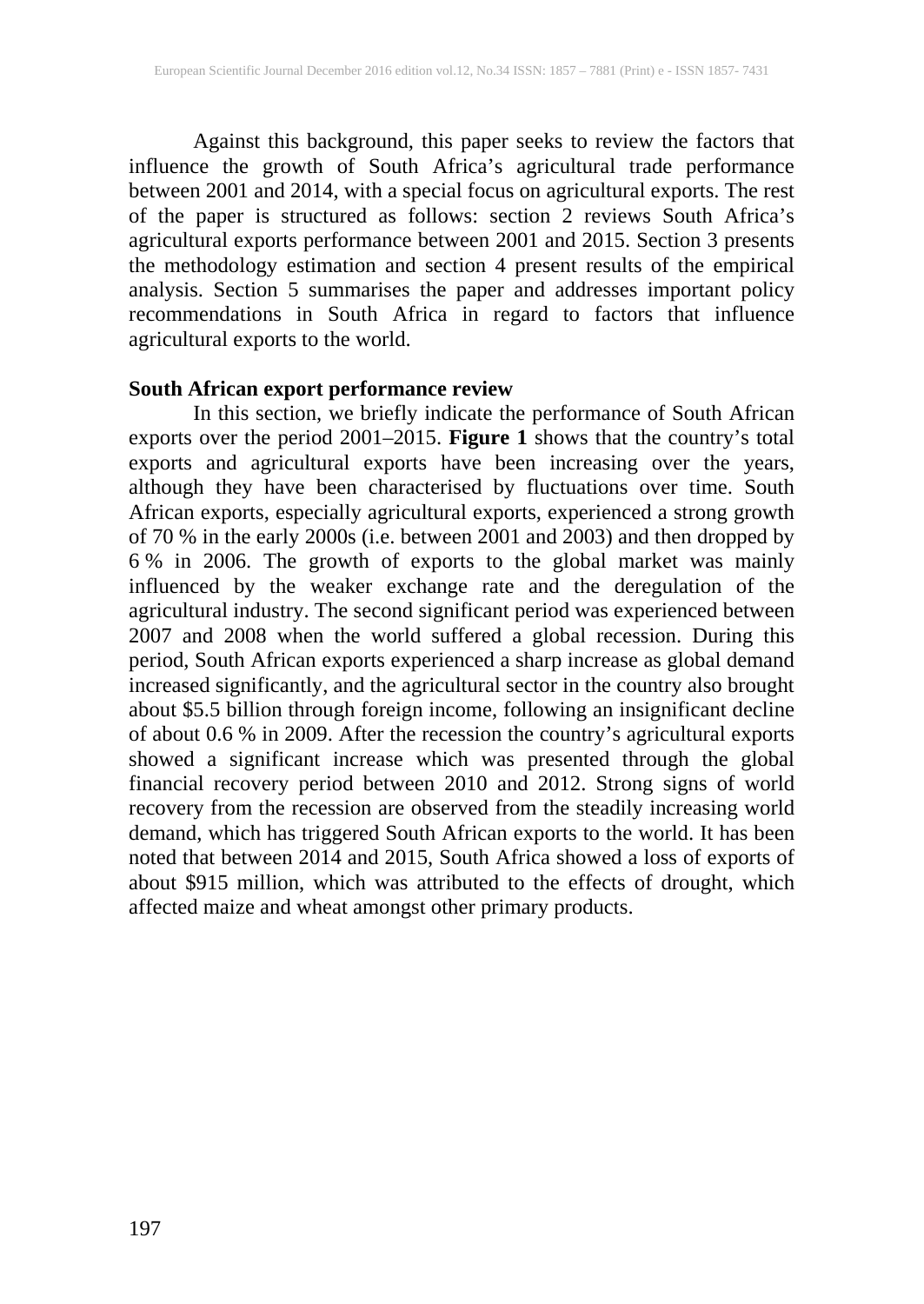

**Figure 2** illustrates the composition of South Africa's major importing regions in the global market. During this period the SADC region was noted to be the largest importer, commanding a share of 49 %. The EU was ranked as the second largest market destination with a share of 37 %, followed by the Middle East  $(8\%)$  and the BRIC countries  $(6\%)$ . According to the TradeMap database, the export share of EU markets deceased from 37 % in 2001 to 25 % in 2014 as South Africa shifted its focus to African and Asian markets. This is evident when evaluating the export share of the BRIC and SADC markets, with the former increasing from 2.5 % to 40.7 % during the period concerned, and the latter increasing from 21.1 % to 40.7 % during that time.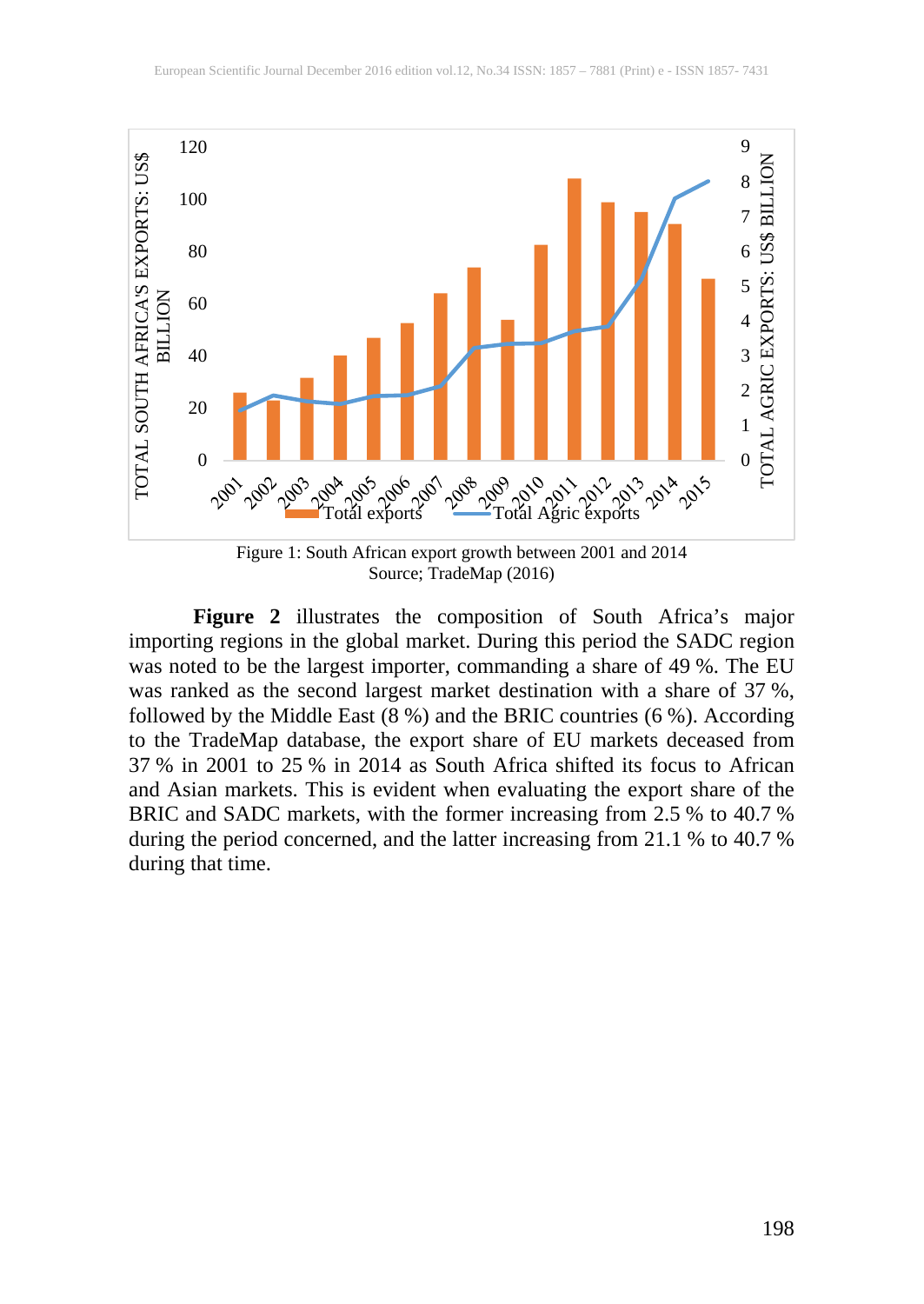

Figure 2: Composition of SA's exports Source: TradeMap and authors' calculations

**Table 1** shows the main agricultural products exported to the world markets. The listed top ten products further confirm the growth of agricultural exports over the period under review. In spite of the number of challenges the listed products face in the global markets, such as quality assurance and sanitary and phytosanitary regulations, there was still an increase in value against all odds. The increasing growth of the products in the global market is mainly influenced by product diversification into world markets.

|                      | Values in US\$ million |      |      |         |
|----------------------|------------------------|------|------|---------|
| Products             | 2001                   | 2008 | 2012 | 2015    |
| Citrus fruit         | 205                    | 663  | 903  | 1 0 9 5 |
| Wine                 | 230                    | 757  | 772  | 698     |
| Grapes               | 155                    | 372  | 500  | 593     |
| Pome fruit           | 98                     | 354  | 496  | 558     |
| Nuts nes             | 18                     | 46   | 165  | 309     |
| Fruit & veg juices   | 76                     | 171  | 310  | 293     |
| Wool                 | 49                     | 151  | 292  | 254     |
| Maize                | 81                     | 530  | 545  | 211     |
| Food preparations    | 32                     | 83   | 191  | 202     |
| Preserved fruits nes | 108                    | 164  | 196  | 192     |

Table 1: Main agricultural products exported to the world market

# **Methodology**

# Source: TradeMap

## **Foundation and specification of the model**

The gravity approach was used for this study to determine the drivers of South Africa's agricultural exports to world markets. This model was first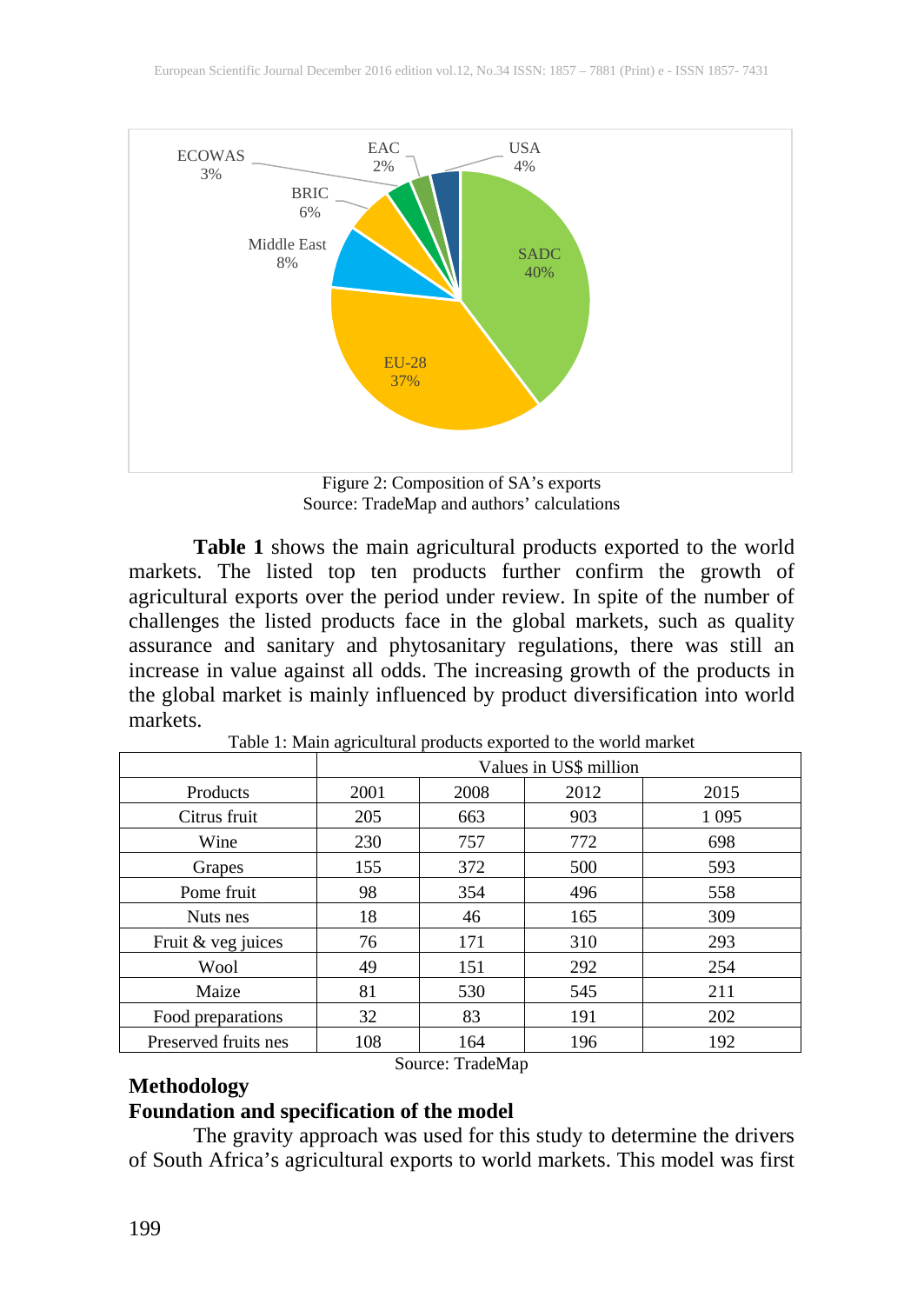developed by Tinbergen (1962) and Pöyhönen (1963) to measure the trade flows between countries. Bergstrand (1985) Deardorff (1995), Anderson and van Wincoop (2003) have proven the validity of the application of the gravity model and the theoretical basis was further explored. Literature also presents that there are three methods that account for the price effects in the gravity model which are the use of price indices, direct estimation and the use of country effects. Furthermore, literature also indicates that this model has its weakness, whereby price indices may not accurately show the true border effects. Accordingly, Anderson and van Wincoop (2003) indicated that the mdol has strenghn in solving for the multilateral/resistance indices as a function of the observables bilateral distance and a dummy variable for international border. Furthurmeore, this method accounts for bilateral trade flows between countries. Therefore, a description of the gravity in its linearised forms between 2001 and 2014 is expressed as follows;

 $LogX_{ii}$ 

 $= \alpha + log\beta_0 GDP_i + log\beta_1 GDP_i + log\beta_2 Pop_i + log\beta_3 D_{ii}$ + + $log \beta_4 EX + log \beta_5 EXP\_C_{jti} + PLS + SADC_{ji} + TDCA_{ji}$ + … … … … … … … … … … … … … … … … … … … … … … … … … … … … … . (3) Whereby the following represents  $X_{ij}$ : South Africa agricultural exports to its destination GDPj : Gross Domestic Product of South Africa GDP<sub>i</sub>: Gross Domestic Product of importing country Popi : Population of importers  $D_{ii}$ : Average distance between South Africa and importers EX: Exchange rate EXP\_C<sub>jti</sub>: Export Capacity PLS : Political Stability SADCji:  $TDCA_{ii}$ :

CommL: Common Language between South Africa and importers

The main economic masses of GDP in the gravity model, for an enhancement of bilateral trade, are represented by supply of the exporting country and demand increase of the importing country (Karamuriro & Karukuza, 2015). The model includes the exchange rate to measure the impact of currency devaluation on bilateral trade. The inclusion in the model of the distance between the two countries was to determine the impact of transportation costs. This study includes export capacity, which is the indicator used to present the ability to satisfy private quality standards faced by exporting countries in selling commodities to specific destinations (Cardamone, 2011). The TDCA, AGOA and SADC represent trade agreements (PTAs/FTAs) between South Africa and the European Union, the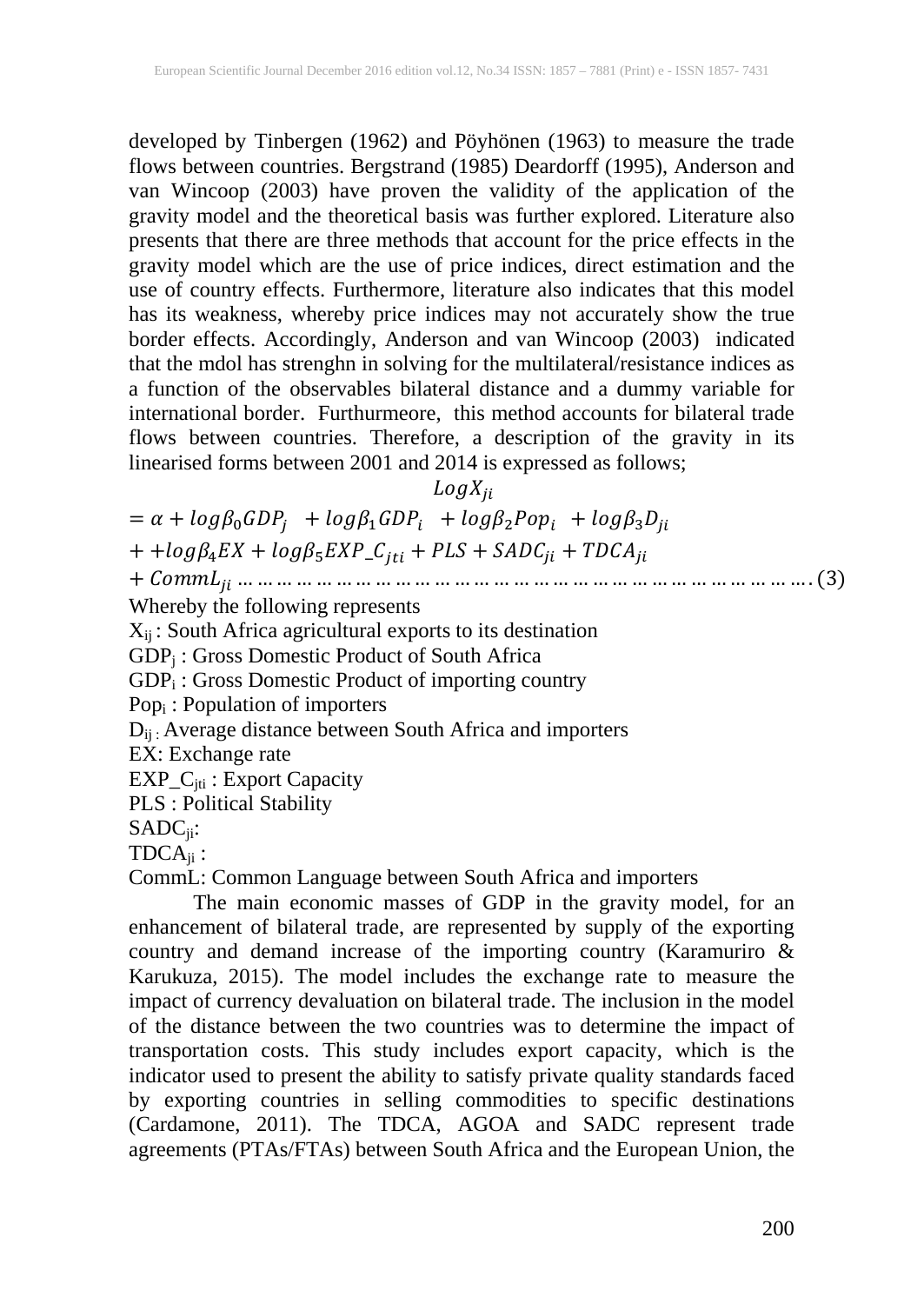USA and the SADC. These variables are treated as dummy variables and the inclusion of a common language, in this case English, and political landscape in case of political instability. All the data was sourced from the World Bank database except for trade flows, which were collected from TradeMap, and common language collected from the Central Intelligence Unit. The first step undertaken for the gravity model was to test multicollinearity among the variables. Therefore, **Table 2** represents correlational analysis that indicates coefficients that suggest that multicollinearity would not be a problem for model specification.

|               | SA's           | Importer's | Exchange | Export   | South      | Distance | <b>PLS</b> | <b>SADC</b> | <b>AGOA</b> | <b>TDCA</b> |
|---------------|----------------|------------|----------|----------|------------|----------|------------|-------------|-------------|-------------|
|               | <b>Exports</b> | <b>GDP</b> | rate     | capacity | Africa's   |          |            |             |             |             |
|               |                |            |          |          | <b>GDP</b> |          |            |             |             |             |
| SA's Eports   |                |            |          |          |            |          |            |             |             |             |
| Importer's    | 0.16           |            |          |          |            |          |            |             |             |             |
| <b>GDP</b>    |                |            |          |          |            |          |            |             |             |             |
| Exchange      | $-0.081$       | $-0.14$    |          |          |            |          |            |             |             |             |
| rate          |                |            |          |          |            |          |            |             |             |             |
| Export        | 0.15           | 0.06       | 0.014    |          |            |          |            |             |             |             |
| capacity      |                |            |          |          |            |          |            |             |             |             |
| SouthAfrica's | 0.33           | 0.16       | 0.0086   | 0.24     |            |          |            |             |             |             |
| <b>GDP</b>    |                |            |          |          |            |          |            |             |             |             |
| Distance      | 0.2051         | 0.61       | $-0.24$  | 0.0075   | 0.003      |          |            |             |             |             |
| <b>PLS</b>    | 0.23           | 0.32       | $-0.57$  | $-0.02$  | $-0.02$    | 0.33     |            |             |             |             |
| <b>SADC</b>   | 0.21           | $-0.30$    | 0.24     | 0.006    | 0.003      | $-0.50$  | 0.03       | -1          |             |             |
| <b>AGOA</b>   | 0.27           | 0.12       | $-0.013$ | 0.008    | 0.004      | $-0.21$  | 0.09       | 0.68        | 1           |             |
| <b>TDCA</b>   | 0.56           | $-0.09$    | $-0.49$  | 0.008    | 0.004      | 0.23     | 0.28       | $-0.11$     | $-0.16$     |             |
| CommL         | $-0.099$       | $-0.54$    | $-0.043$ | 0.007    | 0.0035     | $-0.14$  | 0.12       | 0.14        | 0.19        | 0.19        |

Table 2: Matrix of South Africa agricultural exports into 10 world markets

This paper used panel data to estimate the regression model with the inclussion of three widely used model. This includes pooled, fixed and random regression models. A random effects model are defined as known as an appropriate in determing trade flows in a randomly selected sample of trading countries from a large population. A fixed effects model is known to a good model in determing trade flows between an ex ante predetermined selection of countries. Therefore, this article will use the Hausman test to determine the appropriate model of choice. Autocorrelation will be tested to confirm correlational relations between the variables.

### **Empirical results and discussion**

Table 3 shows the results of the gravity equation. The table furthers shows the results of pooled, fixed and random effects as simulated from stata. The results of the three effects are different, and with the fixed effects model introducing heterogeneity through estimating the country effects, the Hausman test was used to test the ability of the presented models and their results. Eita (n.d) study argured that the Hausman test presents whether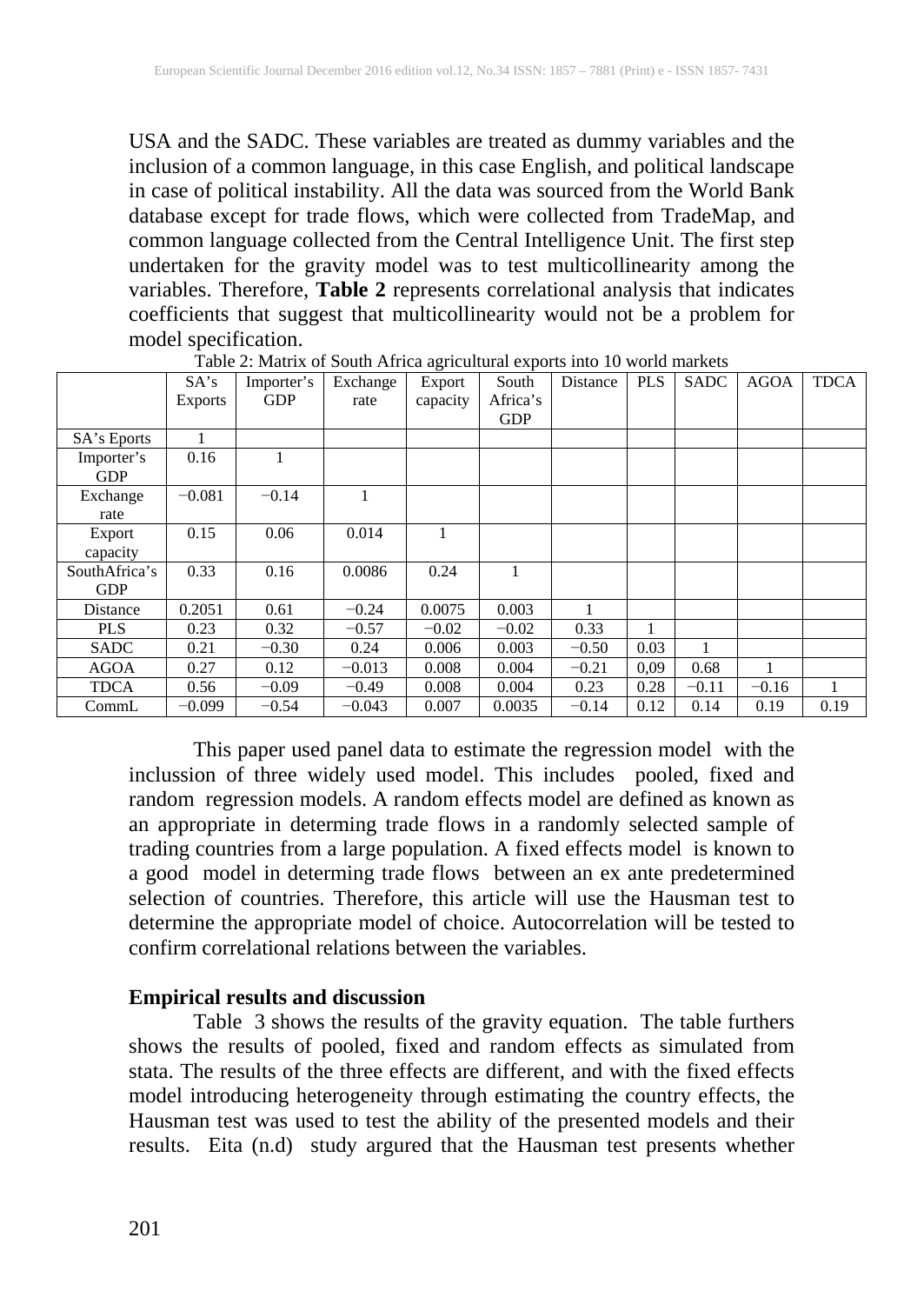null hypothesis is not correlated between variables in the model. Futhermore, this used to differentiate the fixed effects and random effects model. Therefore, if the null hypothesis is not rejected means that the random effects are preferre, if otherwise the fixed effects model will be appropriate. For the case of this study, the Hausman test shows that the null hypothesis is rejected, with an indication that country's specific effects are correlated. Therefore, the fixed effects is appropriate to interpret the results.

|                        | Table 2. Gravity model estimations |                  |                   |
|------------------------|------------------------------------|------------------|-------------------|
|                        | Pooled                             | Fixed            | Random            |
| Importer's GDP         | $-0.786(0.042)$                    | $0.78(0.10)$ *** | $0.57(0.089)$ *** |
| South Africa's GDP     | $1.09(0.12)$ ***                   | $0.195(0.18)$ *  | $0.39(0.112)$ *** |
| <b>Exchange Rate</b>   | $0.24(0.045)$ ***                  | $-0.191(0.166)$  | 0.068(0.135)      |
| Distance               | $-0.018(0.089)$ ***                |                  | $-0.305(0.48)$    |
| Population             | $-0.024(0.076)$                    | $0.27(0.25)$ *   | $-0.81(0.44)$ *   |
| <b>Export Capacity</b> | 0.58(0.35)                         | $0.35(0.18)$ *   | $0.36(0.19)$ *    |
| Political stability    | $0.32(0.104)$ **                   | $-0.14(0.10)$    | $-0.012(0.106)$   |
| <b>SADC</b>            | $-1.19(0.44)$ *                    |                  | $3.95(2.03)*$     |
| <b>AGOA</b>            | $2.292(0.33)$ ***                  |                  | $-1.69(1.400)$    |
| <b>TDCA</b>            | $2.86(0.17)$ ***                   |                  | $2.7(0.92)$ **    |
| Common Language        | $-1.06(0.27)$ ***                  |                  | 1.45(1.06)        |
| Number of observations | 207                                | 207              | 207               |
| Constant               | $-8.07$                            | $-10.4(3.6)$     | $-8.7(6.2)$       |
| Adjusted R squared     | 0.7287                             | 0.686            | 0.3753            |
| $F$ -test              |                                    | 67.79***         |                   |
| LM test                |                                    |                  | 376               |
| Hausman test           |                                    | $24.76***$       |                   |

Table 2: Gravity model estimations

NB: \*\*\*, \*\* and \* denote significance levels of 1 %, 5 % and 10 %, respectively.

The incomes of importing countries were expected to have a positive relationship with South Africa's agricultural exports. The results show that both GDP for South Africa and importers shown are statistically significant positive coefficients. South Africa's real exchange has an insignificant coefficient, indicating that they do not have impact on South African agricultural exports. The importers' population and export capacity shows a positive relationship with South Africa's exports, which present as factors that boost agricultural export growth. The results show that political variables have no influence on South Africa's exports to the main importers due to the fact that they are statistically insignificant.

| $14010$ $\mu$ , become $5000$ $10 \mu$ |                     |  |  |  |
|----------------------------------------|---------------------|--|--|--|
| Variables                              | Coefficient         |  |  |  |
| Distance                               | $-0.008(0.214)$     |  |  |  |
| Comp                                   | $-1.002(0.181)$ *** |  |  |  |
| <b>TDCA</b>                            | $2.52(0.192)$ ***   |  |  |  |
| <b>AGOA</b>                            | $1.5(0.255)$ ***    |  |  |  |
| <b>SADC</b>                            | 0.23(0.37)          |  |  |  |

Table 2: Second stage regression

Notes: \*\*\*, \*\* and \* denote significance levels of 1 %, 5 % and 10 %, respectively.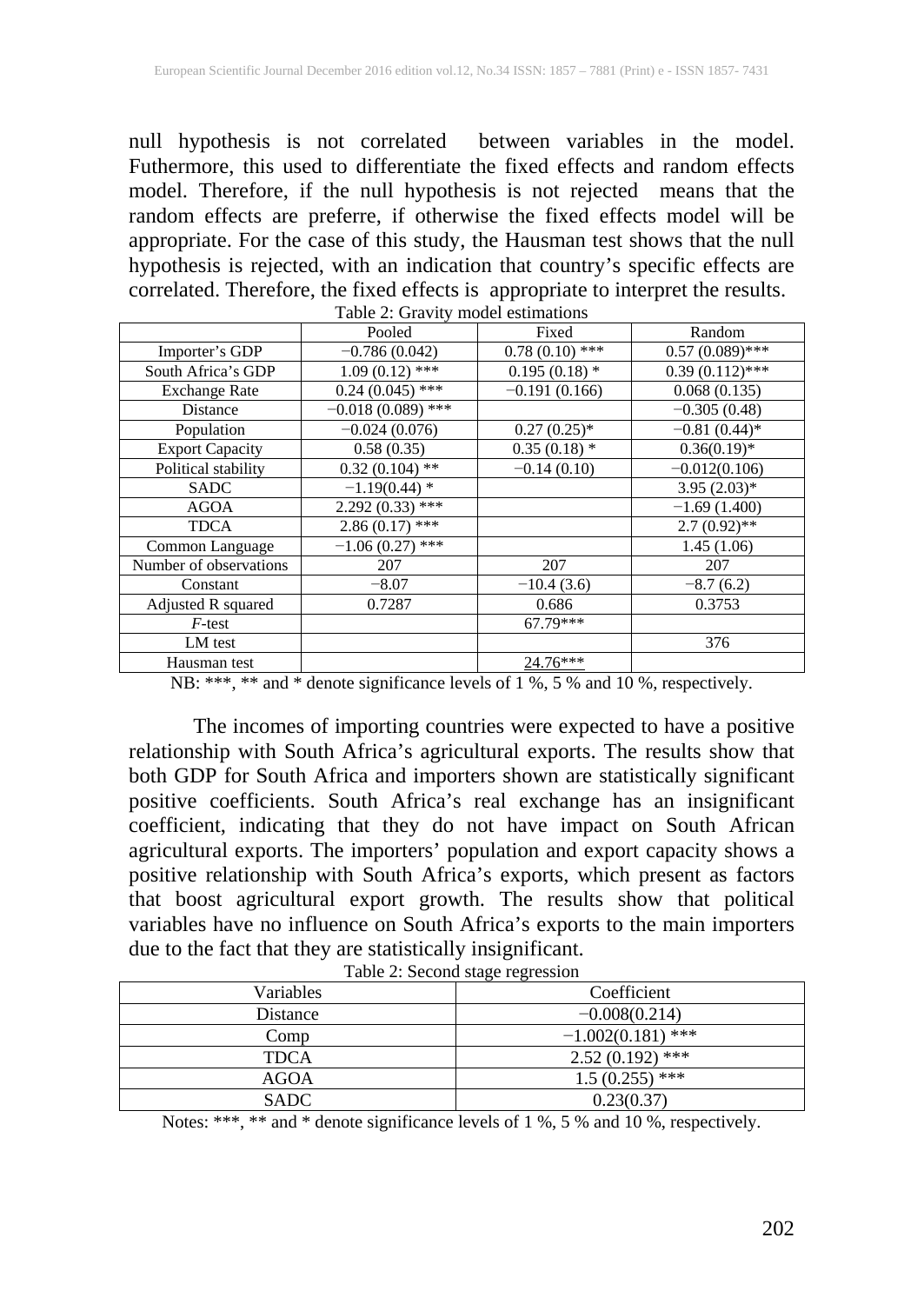In solving the collinearity problem for the fixed effects for explanatory variables such distance and dummies, a second stage of individual effects was performed. The results showed that distance is statistically insignificant with a positive coefficient. Therefore, the null hypothesis is rejected and does not have impact on trade. It has also been noted that trade agreements that South Africa is currently involved in play an important role in boosting South African agricultural exports, although it has been noted that the gains in the SADC region have no significance, with a positive coefficient. This indicates that the SADC dummy variable with South Africa doesn't seem to determine export growth and that gains from regional trade agreements have been minimal.

### **Conclusion and recommendations**

Agricultural exports play an important role in boosting a country's economic growth. The objective of this article was to analyse the factors behind the growth of exports to South Africa's major markets. The gravity model was used in explaining the factors behind the growth of agricultural exports between 2001 and 2014. It has been noted that the factors that influence the growth of South African exports is GDP and the FTA agreements with its major destination countries. It has been also noted that the exchange rate is not a driver of growth in agricultural exports as the results have shown that is insignificant. Lastly, distance and the political stability of their major destinations proved to have no influence on South Africa's exports. This is an indication that these factors distort trade flows to their major market destination. The paper concludes that growth in South African exports is mainly driven by population and income growth in the world market.

### **References:**

- 1. Alleyne, A & Lorde, T. (2014). A gravity model approach to analysing the trade performance of CARICOM member states. *Applied Econometrics and International Development*. 14: 145-160.
- 2. Anderson, J.E & Wincoop, E. 2003. Gravity with Gravitas: A solution to Border Puzzle. *American Economic Review*, 93 (1):170- 192.
- 3. Bergstrand, J. H. (1985). The gravity equation in international trade: Some microeconomic foundations and empirical evidence. *The Review of Economics and Statistics, 67*(3), 474–481. http://dx.doi.org/10.2307/1925976
- 4. Cardamone, P. (2011). The effect of preferential trade agreements on monthly fruit exports to the European Union. *European Review of*